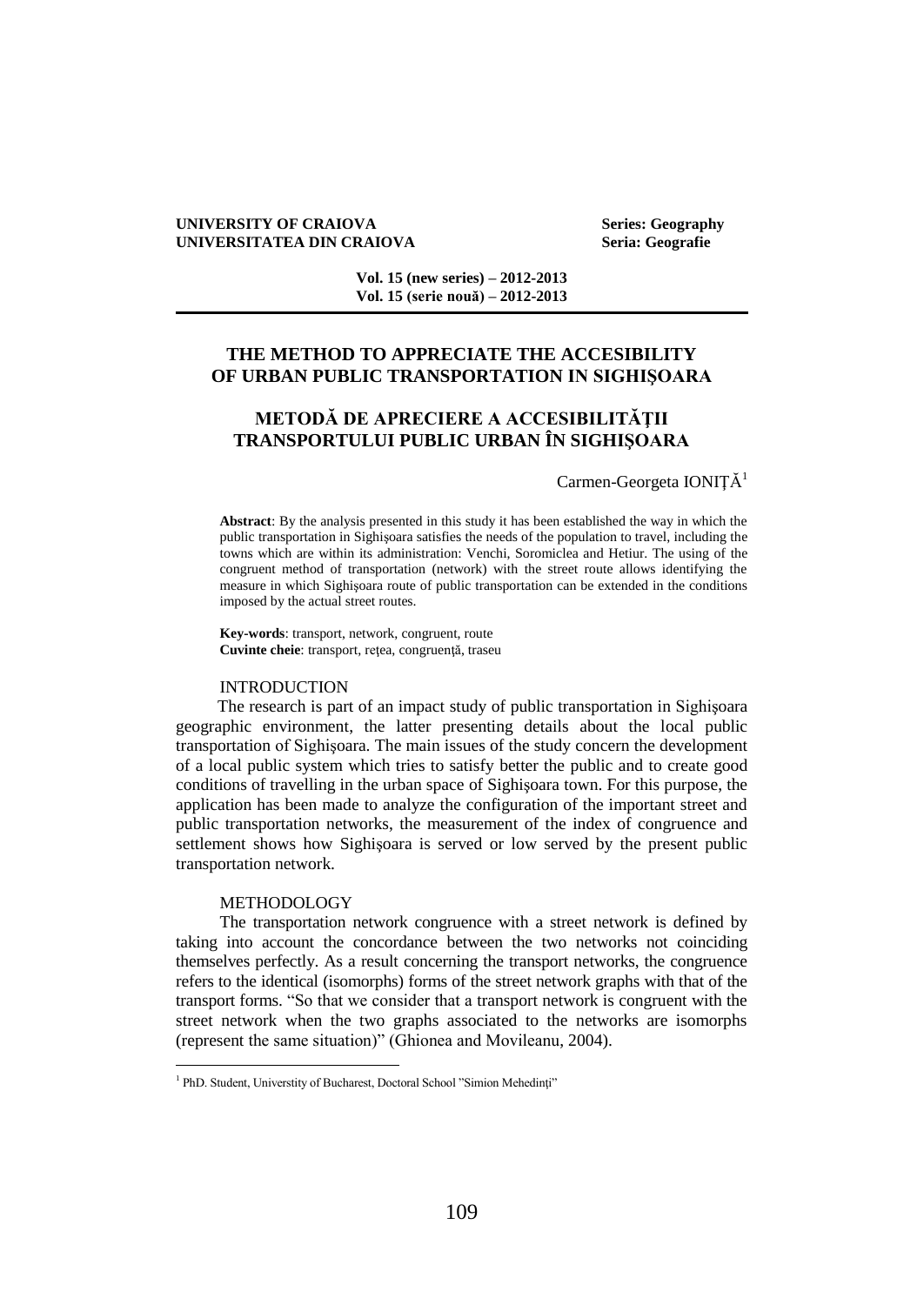In 2004, the same authors defined the congruent coefficient as being "an indicator that permits the appreciation of a good service or a subservice of a zone by the public transport network". According to them, the "C" index of congruence calculation can be determined by many methods. For the determination of the congruent index of a public transport network in Sighişoara with the important street network, the formula in figure 1 was used:



*Source: AGIR bulletin, number 3/2004*

### CASE STUDY

The criterion of choosing this way of calculating the index of congruence was the great length of the main local public transport routes (the route length = element that reflects the quality of the service). So, from the 7 routes, 5 have lengths between 6 and 15 km (table no. 1). By calculating the congruence index, a secondary route has been removed which overlaps completely over one of the main routes.

**Table no. 1.** 

| The length of Foutes in Signisoara town, 2011  |             |
|------------------------------------------------|-------------|
| Route                                          | Length (km) |
| Line 1:Branch-Ana Ipătescu and return          | 6.8         |
| Line 2: Branch-Gara-Cornesti and return        | 7.2         |
| Line 4: Branch-Policlinică-Cornesti and return | 6.7         |
| Line 5: Branch-Dimitrie Cantemir and return    | 5.7         |
| Line 6: Branch-Viilor and return               | 6.3         |
| Line 7: Branch-Târnava-Dimitrie Cantemir       | 3.7         |
| Line 9: Branch-Hetiur                          | 14.8        |

**The length of routes in Sighişoara town, 2011**

For the determination of the major road network, there has been used the criteria set of the Ordinance no. 43/1997 on the legal status of roads, according to which category 1 of roads (main ones) *provides the major flows taking major national road direction crossing the direction of the main town on this road, 2nd class roads (of connection) provide the major flow between functional areas and residential ones and the 3rd class roads (collectors) take the traffic flows of functional areas and directs them to the connecting streets or highway.* 

According to this classification, the major traffic route consists of two important routes (DN 13/E 60, DJ 106), and the main street network consists of 27 streets grouped in 8 segments. For an accurate determination of the congruence index a special attention is required, because the major traffic network does not have to be mistaken with the major street network, and for determining the number of traffic lines which might assure the congruence, the segments that include more streets in extension must be considered as only one way. For example, one of the public transportation routes in Sighişoara which overlaps perfectly on DN 13/ E60 segment (which crosses the city) consists of 5 street extensions (Mihai Viteazul, Consiliul Europei, Morii, Zaharia Boiu, Corneşti), but according to the matching index calculation is considered as a single route.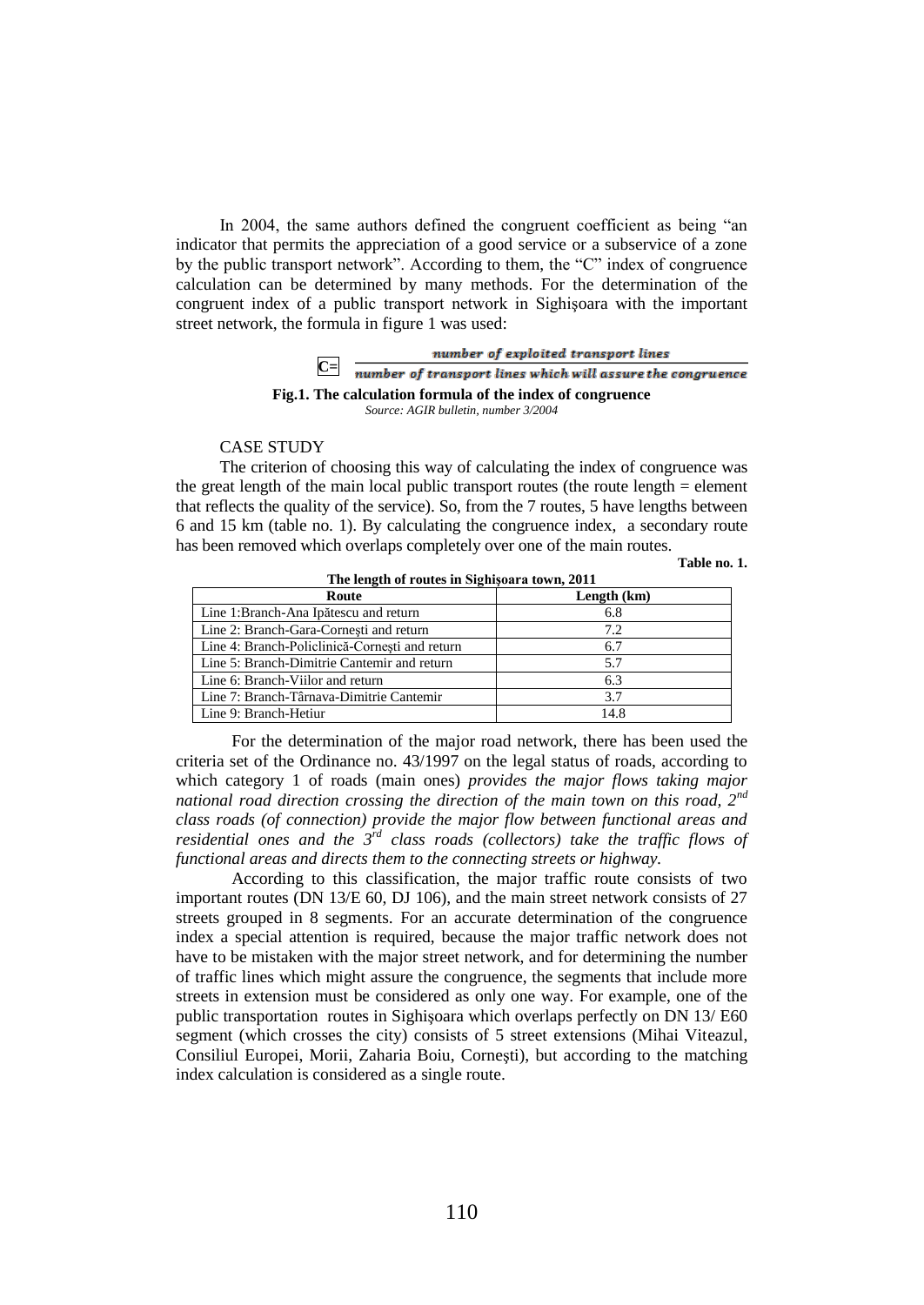The graphical representation of the congruence public transportation routes in Sighişoara with the street network overlaps the road system perfectly of the current major network, but also areas (with large concentrations of population) are still not covered by this service, although these are situated on the main streets (Fig. 2, a and b).



**Fig.2. The local public transport network graph on the major traffic network in Sighişoara - a; The major street network in Sighişoara - b** *Maps processed by Ionita C. G., 2011*

Applying the formula in figure 1 to calculate the index of congruence of the main public transportation network of streets in Sighisoara, the recorded value was of 0.63.

$$
C = \frac{7}{11} = 0.63
$$

C - represents the congruence index

7 - represents the number of exploitation transport lines

12 - represents the number of transportation lines which assure the congruence

There must be mentioned that from the administrative point of view, Sighişoara town includes the Soromiclea and Venchi hamlets, to which Hetiur is added, in which the route of line 9 of public transportation overlaps the DC 50 communal road route (which crosses Hetiur on the entire length). The development of transportation must satisfy the travel needs of the local population in a higher degree, thus we consider that in the main street network there are also included the roads that cross the two hamlets, DC 59 in Venchi, which has 2.8 km and the main street (without any name) which crosses Soromiclea on a distance of 700 km. Taking into account these roads when determining the measure in which the recurrent network of transportation serves the town area, the value of the congruent index will be lower, respectively of 0.53, because the denominator of the fraction changes, such as:

$$
C = \frac{7}{13} = 0.53
$$